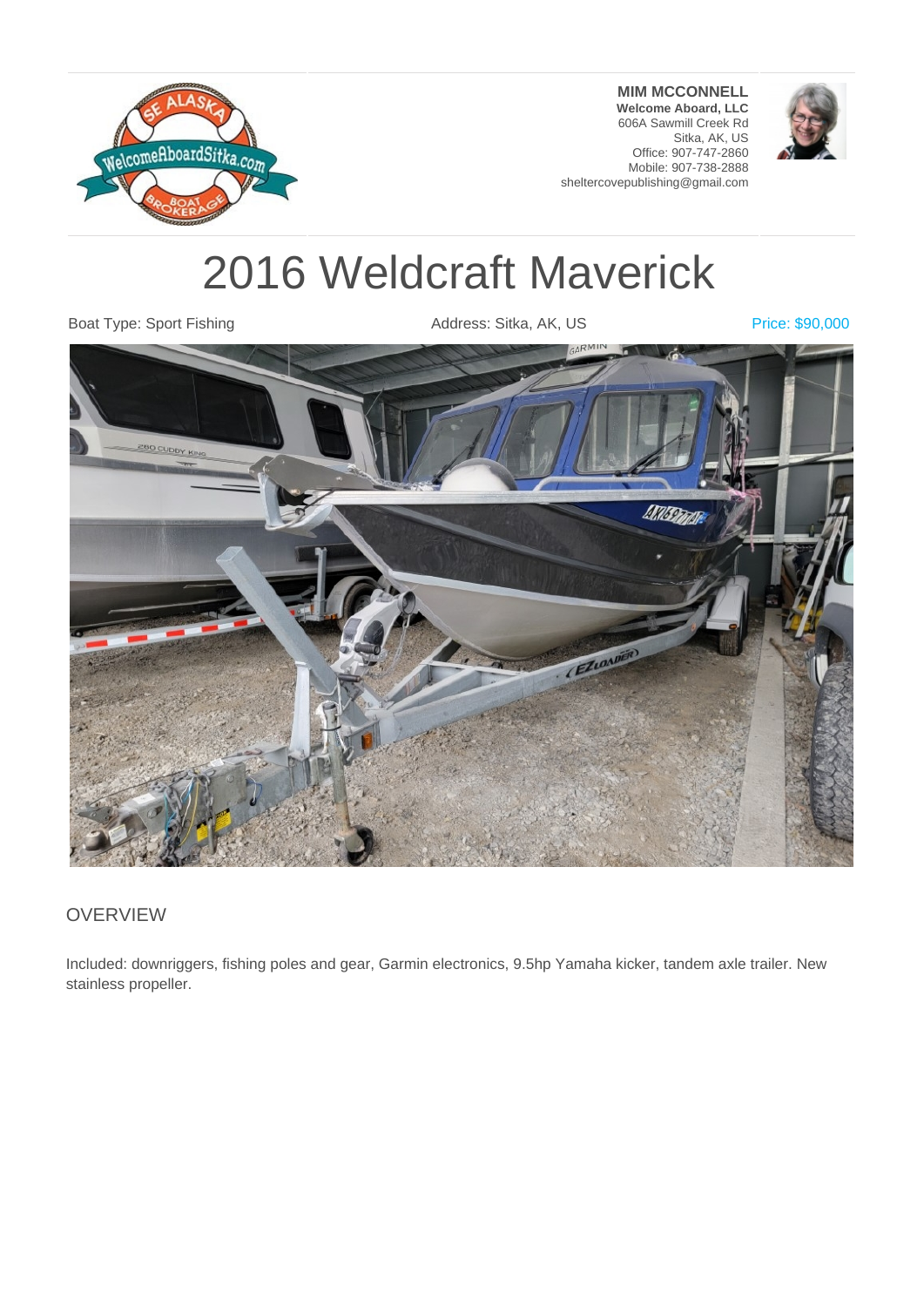### SPECIFICATIONS **Basic Information**

| Manufacturer:                          |                          | Weldcraft     |                   | Vessel Name:        |                                     |                      |
|----------------------------------------|--------------------------|---------------|-------------------|---------------------|-------------------------------------|----------------------|
| Model:                                 |                          | Maverick      |                   | Boat Type:          |                                     | <b>Sport Fishing</b> |
| Year:                                  |                          | 2016          |                   | Hull Material:      |                                     | Aluminum             |
| Category:                              |                          | Power         |                   | Hull Type:          |                                     |                      |
| Condition:                             |                          | Used          |                   | Hull Color:         |                                     |                      |
| Location:                              |                          | Sitka, AK, US |                   | Designer:           |                                     |                      |
| Available for sale in U.S. waters: Yes |                          |               |                   | Flag of Registry:   |                                     | US                   |
| <b>Dimensions &amp; Weight</b>         |                          |               |                   |                     |                                     |                      |
| Length:                                | 21 ft - 6.4 meter        |               | Draft - max:      |                     |                                     |                      |
| LOA:                                   |                          |               |                   | Bridge Clearance: - |                                     |                      |
| Beam:                                  | $\bar{ }$                |               | Dry Weight:       |                     |                                     |                      |
| <b>Engine</b>                          |                          |               |                   |                     |                                     |                      |
| Make:                                  | Yamaha                   |               | Engine Type:      |                     | Outboard                            |                      |
| Model:                                 | 200                      |               | Drive Type:       |                     |                                     |                      |
| Engine(s):                             | 1                        |               | Fuel Type:        |                     | Gas/Petrol                          |                      |
| Hours:                                 | 330                      |               | Horsepower:       |                     | 200 (Individual), 200<br>(combined) |                      |
| Cruise Speed:                          | $\overline{\phantom{0}}$ |               | Max Speed:        |                     | $\overline{\phantom{0}}$            |                      |
| Range:                                 | $\overline{a}$           |               | Joystick Control: |                     | No                                  |                      |
| <b>Tank Capacities</b>                 |                          |               |                   |                     |                                     |                      |
| Fuel Tank:<br>Holding Tank:            |                          |               |                   |                     |                                     |                      |
| Fresh Water Tank: -                    |                          |               |                   |                     |                                     |                      |
| <b>Accommodations</b>                  |                          |               |                   |                     |                                     |                      |
| <b>Total Cabins:</b>                   | Crew Cabins:             |               |                   |                     |                                     |                      |
| <b>Total Berths:</b>                   | Crew Berths:             |               |                   |                     |                                     |                      |
| <b>Total Sleeps:</b>                   | Crew Sleeps:             |               |                   |                     |                                     |                      |

Captains Cabin: -

Total Heads: - Crew Heads: -

## DESCRIPTIONS